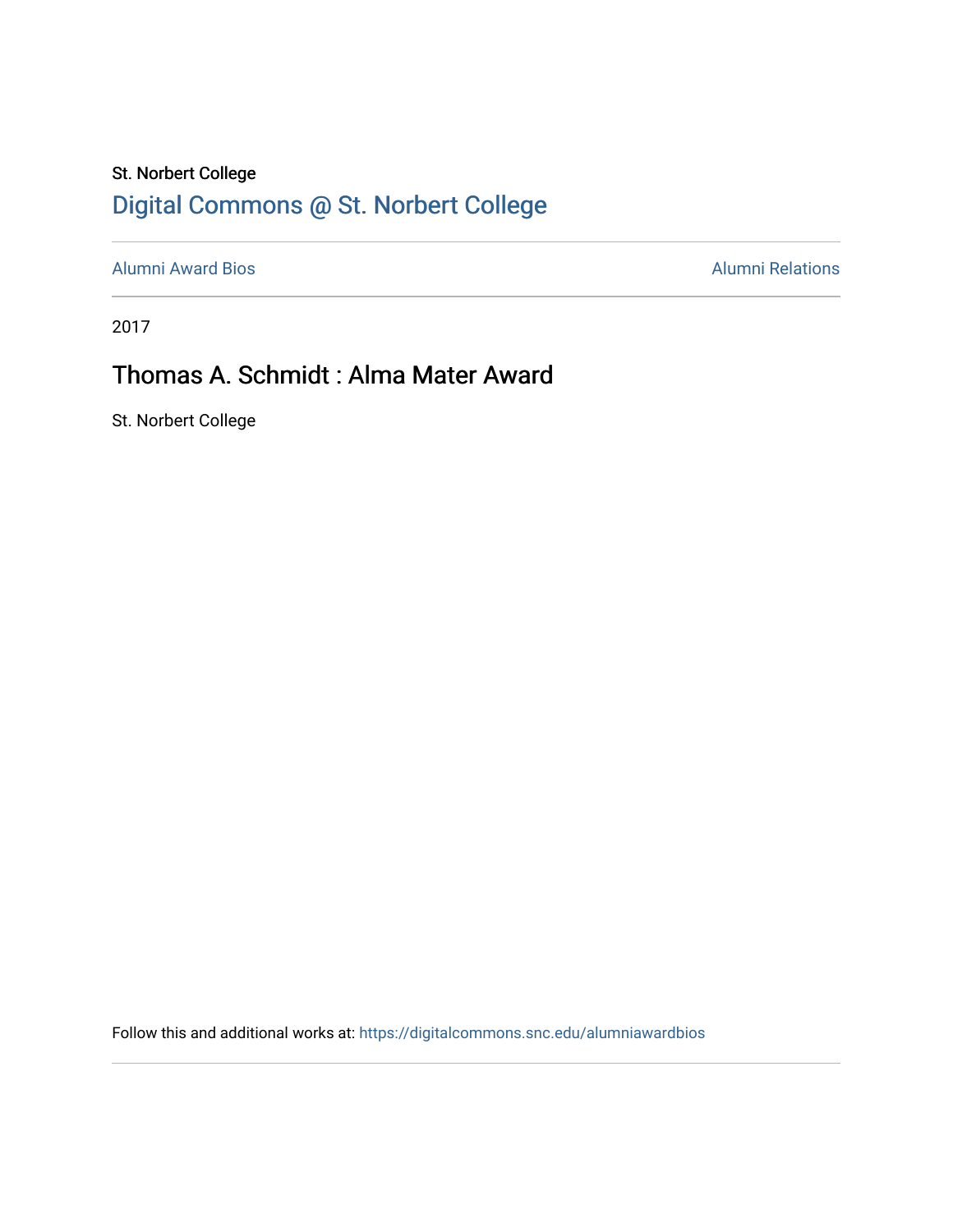

[Academics](https://www.snc.edu/academics) [Admission](https://www.snc.edu/admission) [Campus Life](https://www.snc.edu/campuslife) [Living Norbertine](https://www.snc.edu/livingnorbertine) [Athletics](https://www.snc.edu/athletics) [About](https://www.snc.edu/about)

Q

Giving

to SNC

[Alumni](https://www.snc.edu/alumni/) [Alumni Awards](https://www.snc.edu/alumni/awards/) 2017 Alma Mater Award A

### [Alumni](https://www.snc.edu/alumni/index.html)

# [Events & Reunions](https://www.snc.edu/alumni/event/index.html) [Behind the Arch](https://www.snc.edu/alumni/event/behindthearch/) [Benefits and Services](https://www.snc.edu/alumni/benefits.html) [Get Involved](https://www.snc.edu/alumni/getinvolved.html) [Give to SNC](http://giving.snc.edu/) [Alumni Awards](https://www.snc.edu/alumni/awards/index.html) [Past Recipients](https://www.snc.edu/alumni/awards/recipients.html) [Knight Lights](https://www.snc.edu/alumni/knightlights/index.html) [Alumni-Owned](https://www.snc.edu/alumni/directory/index.html) [Businesses Network](https://www.snc.edu/alumni/directory/index.html) [Alumni Board](https://www.snc.edu/alumni/alumniboard.html) [Student Alumni](https://www.snc.edu/alumni/saa.html) [Ambassadors](https://www.snc.edu/alumni/saa.html) [Staff](https://www.snc.edu/alumni/contactus.html)





#### Thomas A. Schmidt '71

A St. Norbert classmate of Thomas Schmidt's recalls him as a hardworking student dedicated to "receiving an education that would serve him well as the leader of a large and successful business."

Mission accomplished.

As the head of U.S. Venture (formerly U.S. Oil) from 1990 to 2007, Tom took the small, familyowned company in Combined Locks, WI, to a position as one of the state's largest closely held companies, ranked third in 2016 by Deloitte. The company now operates in 44 states and Canada, with more than 1,500 employees. Tom, who retired as president in 2007, continues to

preside as chairman of the board.

During his tenure, Tom led U.S. Venture to become a powerhouse in more than just business – the company is one of the most important philanthropic forces in northeast Wisconsin. The U.S. Venture Open has raised more than \$36 million to fight poverty in Wisconsin. In addition, the U.S. Venture/Schmidt Family Foundation has supported hundreds of charitable causes nationally and internationally. Particularly dear to Tom's heart is the foundation's support of a school in the slums of Ongata Rongai, Kenya, that educates, feeds and provides healthcare to hundreds of children daily.

Tom has given his time and talent, as well. He was a founding member of the Children's Mental Health Center Advisory Committee, out of which sprang Catalpa Health, which has greatly